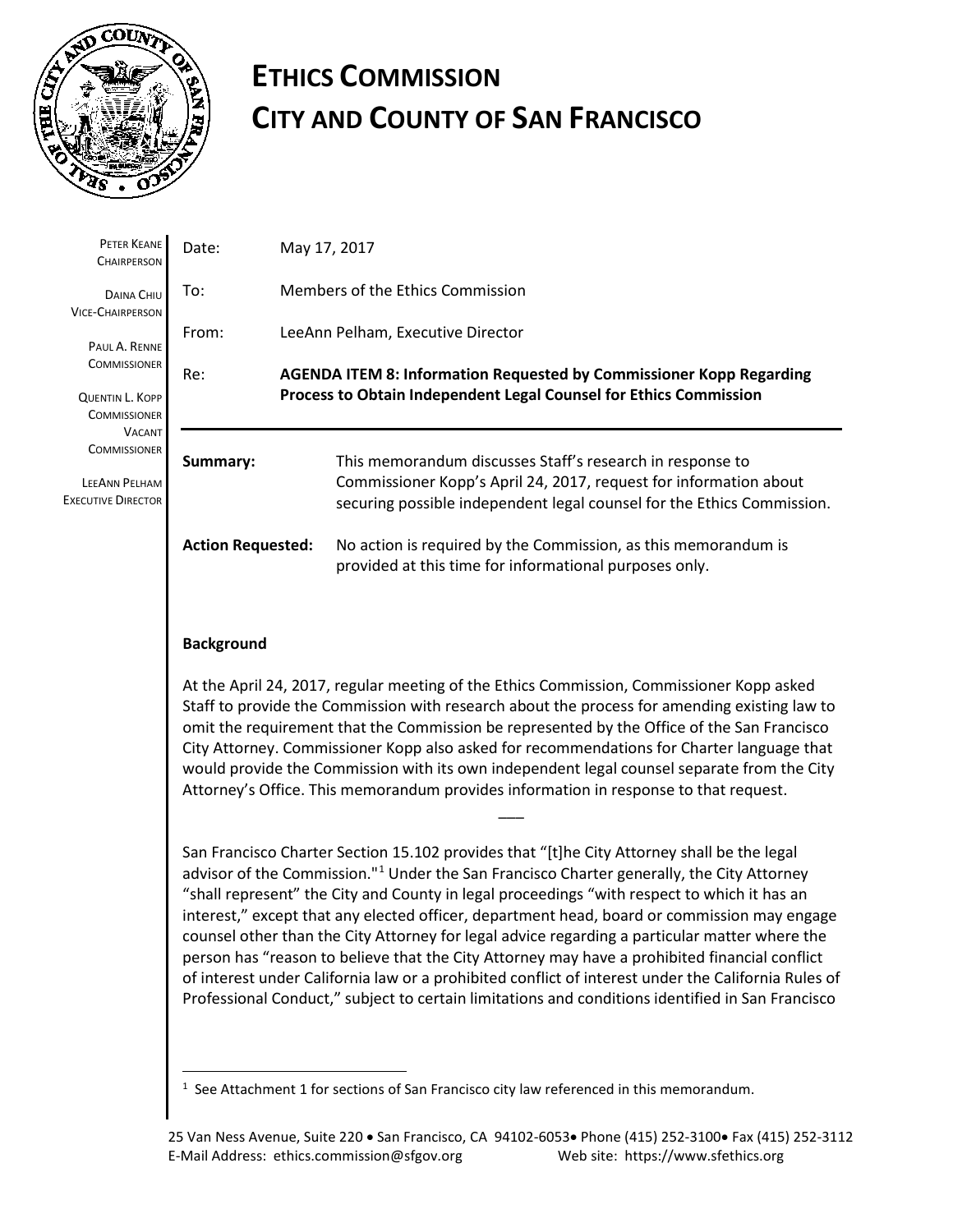Charter § 6.10[2](#page-1-0). See SF Charter § 6.102(a) (last amended Nov. 2002<sup>2</sup>). To obtain outside counsel, either the City Attorney or an outside judge must consent and agree that the City Attorney has a qualifying conflict of interest. *Id.* Among the City Attorney's duties enumerated in the City Charter, the City Attorney shall "[u]pon request, provide advice or written opinion to any officer, department head or board, commission or other unit of government of the City and County." Charter § 6.102.4.

# **Charter Amendment Process**

The San Francisco Charter gives the Ethics Commission authority to submit to the electors at the next succeeding general election "[a]ny ordinance which the Supervisors are empowered to pass relating to conflicts of interest, campaign finance, lobbying, campaign consultants, or governmental ethics." SF Charter § 15.102. The Charter, however, does not give the Commission authority to submit Charter amendments to the electors. Amending the Charter, therefore, including provisions that would affect the structure and authority of the Ethics Commission, would require action by a majority of the Board of Supervisors or qualification of a proposed amendment through the ballot initiative process. *See* SF Municipal Elections Code § 305(a).

To submit a proposed Charter Amendment to the Board of Supervisors for its consideration, a Supervisor must introduce the amendment at a regular board meeting "held not less than 168 days prior to the election at which it is to be acted upon by the electors." Board Rule 2.22.1

To qualify a proposed Charter Amendment for the ballot through the initiative process, the proponent must gather at least 51,340 valid signatures of registered San Francisco voters. *See* California Secretary of State Report of Registration as of February 10, 2017.<sup>[3](#page-1-1)</sup> This number equals 10 percent of the total number of registered San Francisco voters as reported by the Department of Elections in its most recent official report of registration to the Secretary of State prior to the proponent's submission of the "Notice of Intent to Circulate Petition." California Elections Code § 9255(a), (c)(2). Proposed ballot initiatives must be submitted to the voters "at the next election held no fewer than 102 days after the date said measure is received by the Director of Elections." *Id.*

<span id="page-1-0"></span><sup>&</sup>lt;sup>2</sup> In November 2002, fifty-five percent of voters approved Proposition E, which removed the following sentence from Section 15.102, Rules and Regulations related to the Ethics Commission: "If the City Attorney determines in writing that he or she cannot, consistent with the rules of professional conduct, provide advice sought by the Commission, the City Attorney may authorize the Commission to retain outside counsel to advise the Commission." *See* San Francisco Voter Information Pamphlet and Sample Ballot, p. 60 (Nov. 6, 2001) *available at*  https://sfpl.org/pdf/main/gic/elections/November6\_2001.pdf. Proposition E also added the process for any elected official, department head, or commission to seek permission from the City Attorney to obtain outside counsel through the process now described in Section 6.102 of the Charter and discussed above. *Id.* at p. 61-62. In other words, prior to November 2002, only the Ethics Commission could seek permission from the City Attorney to hire outside counsel to cure a perceived or actual conflict of interest posed by the City Attorney's representation of the Commission in a matter. *Id.* After November 2002, any elected official, department head, or commission could do so. *Id.*

<span id="page-1-1"></span><sup>3</sup> Data available a[t http://elections.cdn.sos.ca.gov/ror/ror-pages/ror-odd-year-2017/county.pdf.](http://elections.cdn.sos.ca.gov/ror/ror-pages/ror-odd-year-2017/county.pdf)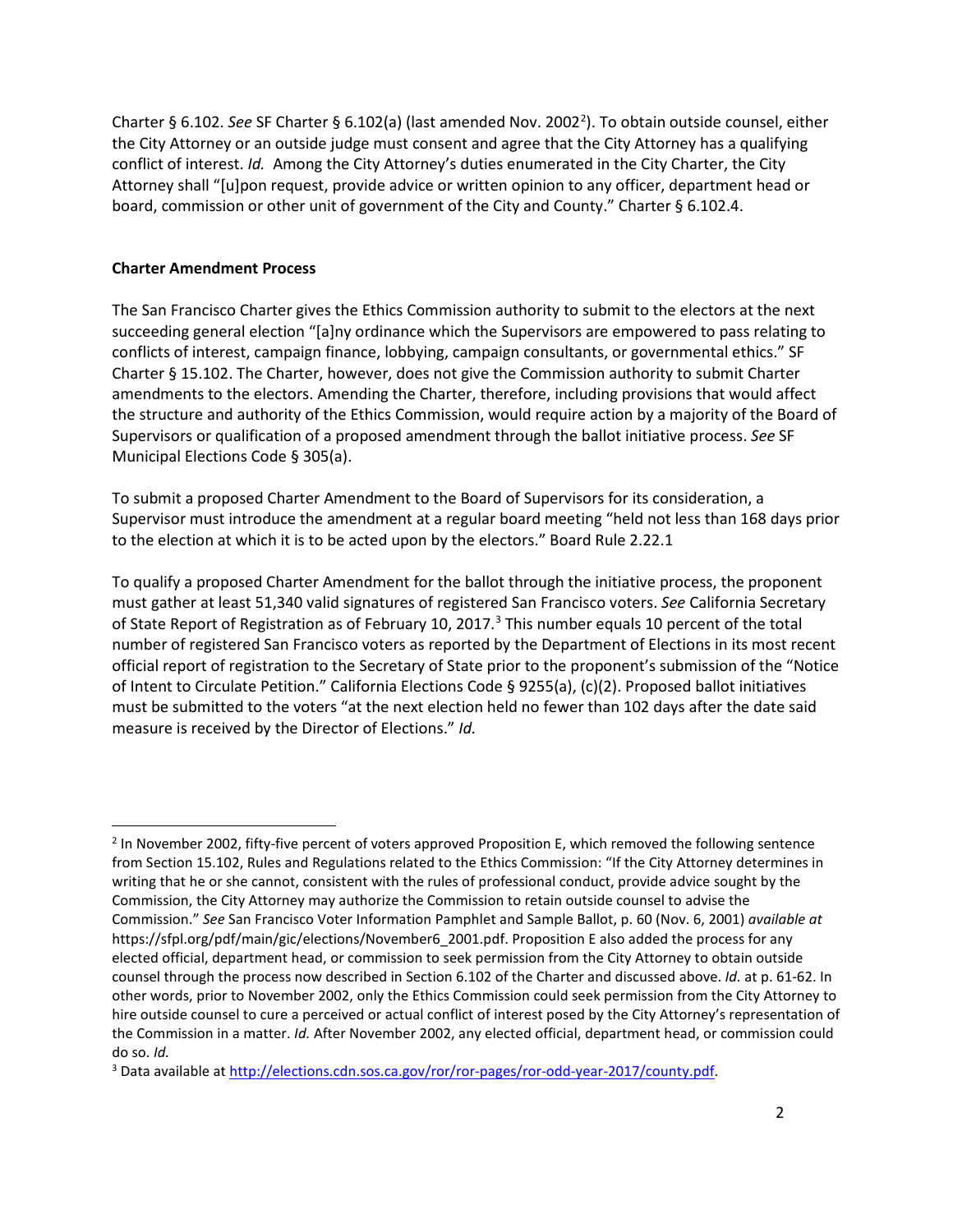## **Legislative History & Precedent for Ethics Agencies' Independent Counsel**

## *Prior Legislative History*

On November 8, 2005, voters considered whether to approve "Proposition C for Clean Government," a Board-sponsored Charter Amendment relating to the Ethics Commission budget and outside counsel.<sup>[4](#page-2-0)</sup> According to the Voter Handbook, Proposition C would have authorized the Commission to retain outside counsel in a few narrow instances: to advise the Commission on any audit, fine, penalty, or complaint involving the City Attorney or an employee of the City Attorney's Office. *Id.* Consent of the City Attorney or a determination by an outside judge would no longer be required. *Id.* If the Commission believed that the City Attorney had a conflict of interest in other matters, consent of the City Attorney or a determination by a retired judge would still be required. *Id.* Fifty-nine percent of voters voted against Proposition C, so it did not pass.<sup>[5](#page-2-1)</sup>

## *Approaches Elsewhere*

There are other California ethics agencies that retain independent counsel for all agency business. At the state level, the Political Reform Act authorizes the Fair Political Practices Commission (FPPC) to appoint and discharge "counsel" consistent with applicable civil services laws. PRA § 83107. The general counsel to the FPPC is a full-time, in-house attorney who reports to the FPPC's full-time agency head, the Commission Chair. In addition to her duties as counsel to the Commission, the FPPC's general counsel leads a team of lawyers and support staff to advise members of the Commission and staff on the interpretation and analysis of laws, court decisions, and rules and regulations affecting the Commission. The general counsel also coordinates outside litigation strategy, and coordinates the development of legislative proposals, regulations and Commission opinions. The FPPC general counsel has a counterpart in the Chief of the Enforcement Division, who oversees that agency's enforcement program. That division allows the FPPC to fully separate its day-to-day advice and policy functions from its enforcement obligations.

At the local level, the San Diego Ethics Commission has had independent counsel for over a decade. On November 2, 2004, 77 percent of San Diego voters approved Proposition E, which amended Sections 40 and 41(D) of the San Diego Charter to provide independent counsel for its Ethics Commission in all circumstances. Proposition E asked voters: "Shall the City Charter be amended to enable the Ethics Commission to retain its own legal counsel, rather than be represented by the City Attorney whose clients include City Officials who may be investigated by the Ethics Commission?"[6](#page-2-2) The San Diego City Charter now provides: "The City Attorney shall be the chief legal adviser of, and attorney for the City and all Departments and offices thereof in matters relating to their official powers and duties, except in the case of the Ethics Commission, which shall have its own legal counsel independent of the City Attorney."[7](#page-2-3) San Diego's independent attorney is on contract with the Ethics Commission. She reports

<span id="page-2-0"></span><sup>4</sup> *See* San Francisco Voter Information Pamphlet, p. 42, Sept. 9, 2005, *available at* [https://sfpl.org/pdf/main/gic/elections/ November8\\_2005.pdf.](https://sfpl.org/pdf/main/gic/elections/%20November8_2005.pdf)

<span id="page-2-1"></span><sup>5</sup> San Francisco Department of Elections, Results Summary Nov 2005, *available at*

<span id="page-2-2"></span>[http://sfgov.org/elections/results-summary-nov-2005.](http://sfgov.org/elections/results-summary-nov-2005) 6 *See* City of San Diego Sample Ballot and Voter Information Pamphlet, November 2004, *available at* [https://www.sandiego.gov/sites/default/files/legacy/city-clerk/pdf/pamphlet041102.pdf.](https://www.sandiego.gov/sites/default/files/legacy/city-clerk/pdf/pamphlet041102.pdf)

<span id="page-2-3"></span><sup>7</sup> San Diego City Charter Section 40, *available at* [http://docs.sandiego.gov/citycharter/Article%20V.pdf.](http://docs.sandiego.gov/citycharter/Article%20V.pdf)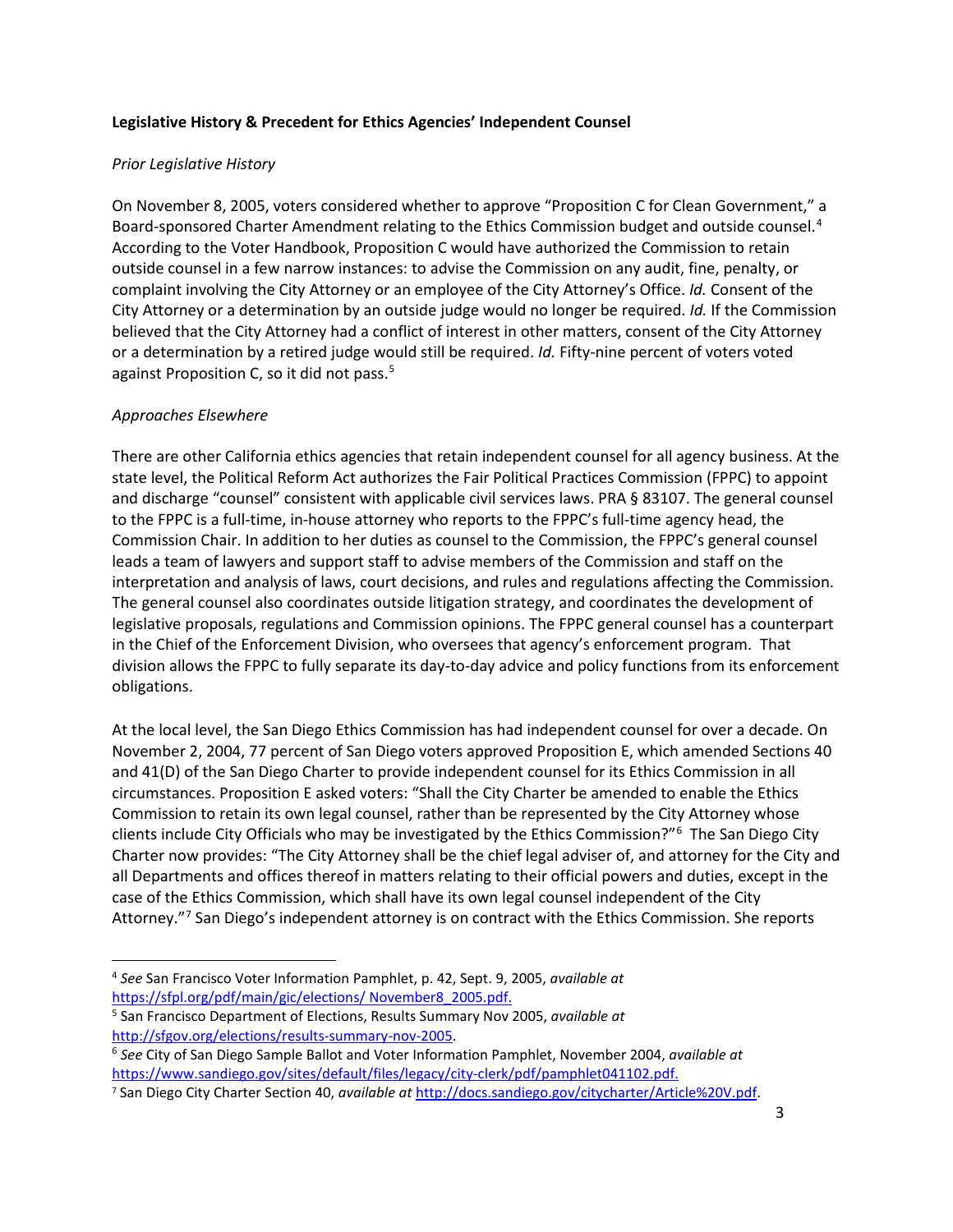directly to the Ethics Commission's Executive Director on matters as needed, but she retains full-time employment with a local law firm.

## **Sample Language**

At the April meeting, Commissioner Kopp asked for recommendations for Charter language that could provide the Commission with its own independent legal counsel separate from the City Attorney's Office. The following language provides one approach to a Charter Amendment. It would provide independent legal counsel for the Ethics Commission that is a full-time employee who reports to the agency's Executive Director and is exempt from the City's civil service rules.

1. Related to the Ethics Commission: San Francisco City Charter Section 15.102

The City Attorney shall be the legal advisor of the Commission. The Commission shall have its own legal counsel independent of the City Attorney who is exempt from the competitive civil service selection process under Charter Section 10.104(13).

Based on the Commission's May 22nd discussion and any further questions it may have, Staff can assist with additional research for the Commission's review and consideration.

 $\overline{\phantom{a}}$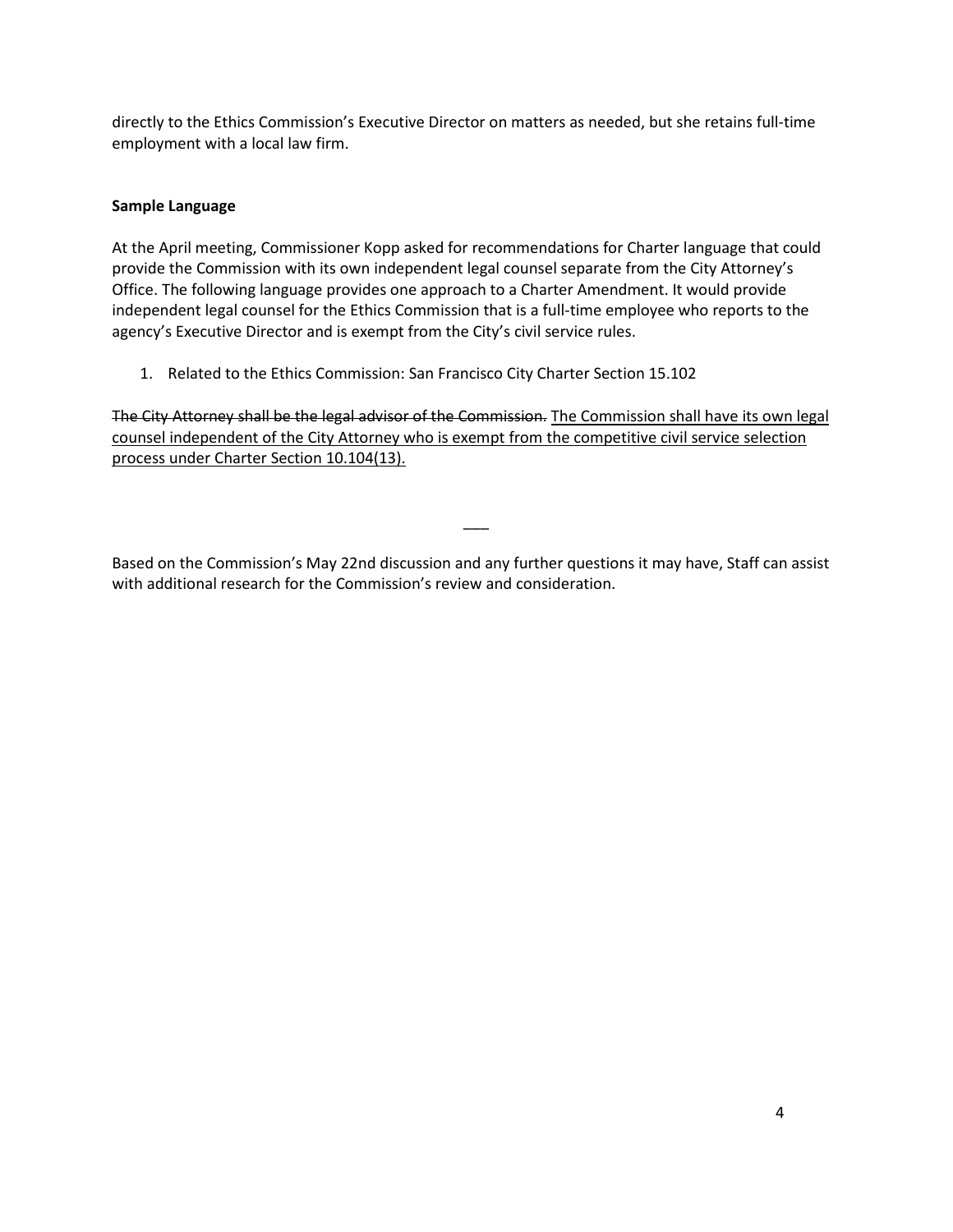# **Agenda Item 8, Attachment 1**

## **SF Charter Sec 15.102. Rules and Regulations**

 The Commission may adopt, amend and rescind rules and regulations consistent with and related to carrying out the purposes and provisions of this Charter and ordinances related to campaign finances, conflicts of interest, lobbying, campaign consultants and governmental ethics and to govern procedures of the Commission. In addition, the Commission may adopt rules and regulations relating to carrying out the purposes and provisions of ordinances regarding open meetings and public records. The Commission shall transmit to the Board of Supervisors rules and regulations adopted by the Commission within 24 hours of their adoption. A rule or regulation adopted by the Commission shall become effective 60 days after the date of its adoption unless before the expiration of this 60- day period two-thirds of all members of the Board of Supervisors vote to veto the rule or regulation.

The City Attorney shall be the legal advisor of the Commission.

 Any ordinance which the Supervisors are empowered to pass relating to conflicts of interest, campaign finance, lobbying, campaign consultants or governmental ethics may be submitted to the electors at the next succeeding general election by the Ethics Commission by a four-fifths vote of all its members. (Amended November 2001)

### **SF Charter Section 6.102. City Attorney**

## The City Attorney shall:

1. Represent the City and County in legal proceedings with respect to which it has an interest; provided that any elected officer, department head, board or commission may engage counsel other than the City Attorney for legal advice regarding a particular matter where the elected officers department head, board or commission has reason to believe that the City Attorney may have a prohibited financial conflict of interest under California law or a prohibited ethical conflict of interest under the California Rules of Professional Conduct with regard to the matter, subject to the following limitations and conditions.

 The elected officer, department head, board or commission shall first present a written request to the City Attorney for outside counsel. The written request shall specify the particular matter for which the elected officer, department head, board or commission seeks the services of outside counsel, a description of the requested scope of services, and the potential conflict of interest that is the basis for the request. Within five working days after receiving the written request for outside counsel, the City Attorney shall respond in writing to the elected officer, department head, board or commission either consenting or not consenting to the provision of outside counsel. If the City Attorney does not consent to the provision of outside counsel, the City Attorney shall state in the written response why he or she believes that there is no conflict of interest regarding the particular matter.

 If the elected officer, department head, board or commission continues to believe there are adequate grounds for outside counsel despite the City Attorney's response that there is no conflict of interest, the elected officer, department head, board or commission may, within thirty days after receiving the City Attorney's response, refer the issue of whether the City Attorney has a prohibited conflict of interest regarding a particular matter to a retired judge or justice of the state courts of California for resolution. If the elected officer, department head, board or commission and City Attorney cannot agree on a retired judge to hear the matter, the retired judge shall be selected at random by an alternative dispute resolution provider. If the matter is referred to a retired judge, the elected officer, department head, board or commission, subject to the budgetary and fiscal provisions of the Charter,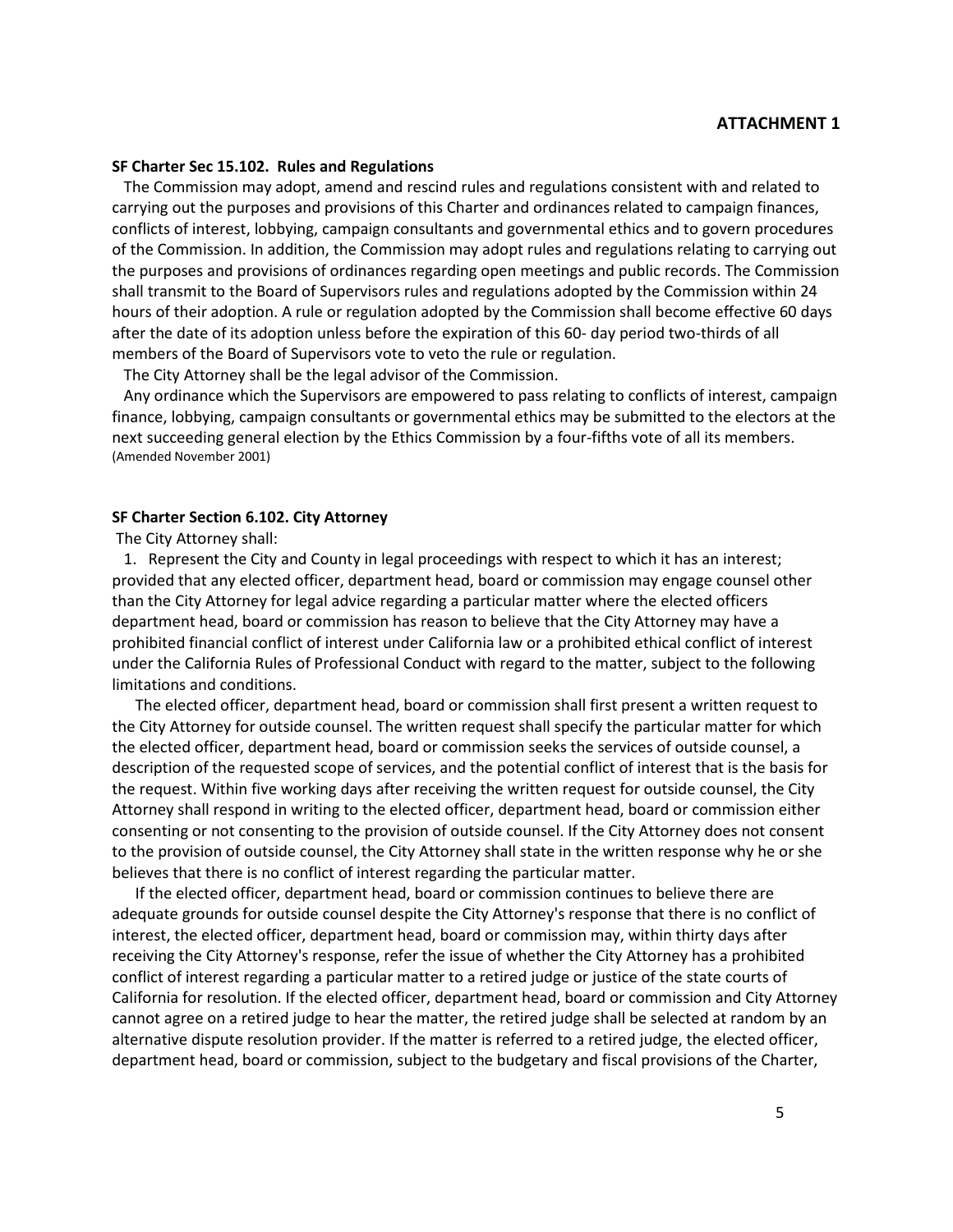shall be entitled to retain outside counsel to represent it solely on the issue of whether the City Attorney has a conflict of interest regarding the particular matter.

 In deciding whether the City Attorney has a conflict of interest regarding a particular matter, the retired judge shall be bound by and apply the applicable substantive law and Rules of Professional Conduct as if he or she were a court of law. To the extent practicable, the retired judge shall hear the matter within 15 days after its assignment to the retired judge, and within 15 days after the hearing, shall issue a written opinion stating the basis for the decision. The retired judge, but not the City Attorney or elected officer, department head, board or commission, shall have the power to subpoena witnesses and documents in this proceeding.

 The retired judge may request that the City Attorney secure written advice from the California Fair Political Practices Commission, the State Bar of California, or the California Attorney General on the question of whether the City Attorney has a conflict of interest regarding the particular matter. Upon such a request by the retired judge, the City Attorney shall secure such written advice. The retired judge may consider, but is not bound by, written advice so secured. The decision of the retired judge shall be final for the limited purpose of determining whether or not the elected officer, department head, board or commission may retain outside counsel for the particular matter.

 If the retired judge decides that the City Attorney does not have a conflict of interest regarding the particular matter, the City Attorney shall continue to be the legal adviser to the elected officer, department head, board or commission for such matter. If the retired judge decides that the City Attorney has a conflict of interest regarding a particular matter, the elected officer, department head, board or commission shall be entitled to retain outside counsel for legal advice regarding the particular matter, and the City Attorney shall thereupon cease to advise the elected officer, department head board or commission on such matter. Any such finding of a conflict of interest shall not affect the City Attorney's role as legal advisor to the elected officer, department head, board or commission on all other matters.

 If at any time after the retention of outside counsel, the City Attorney believes that there is no longer a conflict of interest, the City Attorney shall state in writing to the elected officer, department head, board or commission why he or she believes that there is no longer a conflict of interest. Within five working days after receiving the written statement from the City Attorney, the elected officer, department head, board or commission shall respond in writing, either agreeing or disagreeing that there is no longer a conflict of interest. If the elected officer, department head, board or commission agrees that there is no longer a conflict of interest regarding a particular matter, the elected officer, department head, board or commission shall cease employing outside counsel for legal advice regarding the matter, and the City Attorney shall serve as legal adviser to the elected officer, department head, board or commission regarding that matter. If the elected officer, department head, board or commission states in its written response that it believes the conflict of interest still exists, the City Attorney may, within ten working days after receiving the response of the elected officer, department head, board or commission, elect to refer the issue of whether the conflict of interest regarding the particular matter continues to exist to the same retired judge who originally heard the matter, if available. The same procedures as established herein shall apply thereafter.

 In selecting outside counsel for any purpose described in this Section, the elected officer, department head, board or commission shall give preference to engaging the services of a City attorney's office, a County counsel's office or other public entity law office with an expertise regarding the subject-matter jurisdiction of the elected officer, department head, board or commission. If the elected officer, department head, board or commission concludes that private counsel is necessary, that attorney must be a member in good standing with the Bar of California who has at least five year's experience in the subject-matter jurisdiction of the elected officer, department head, board or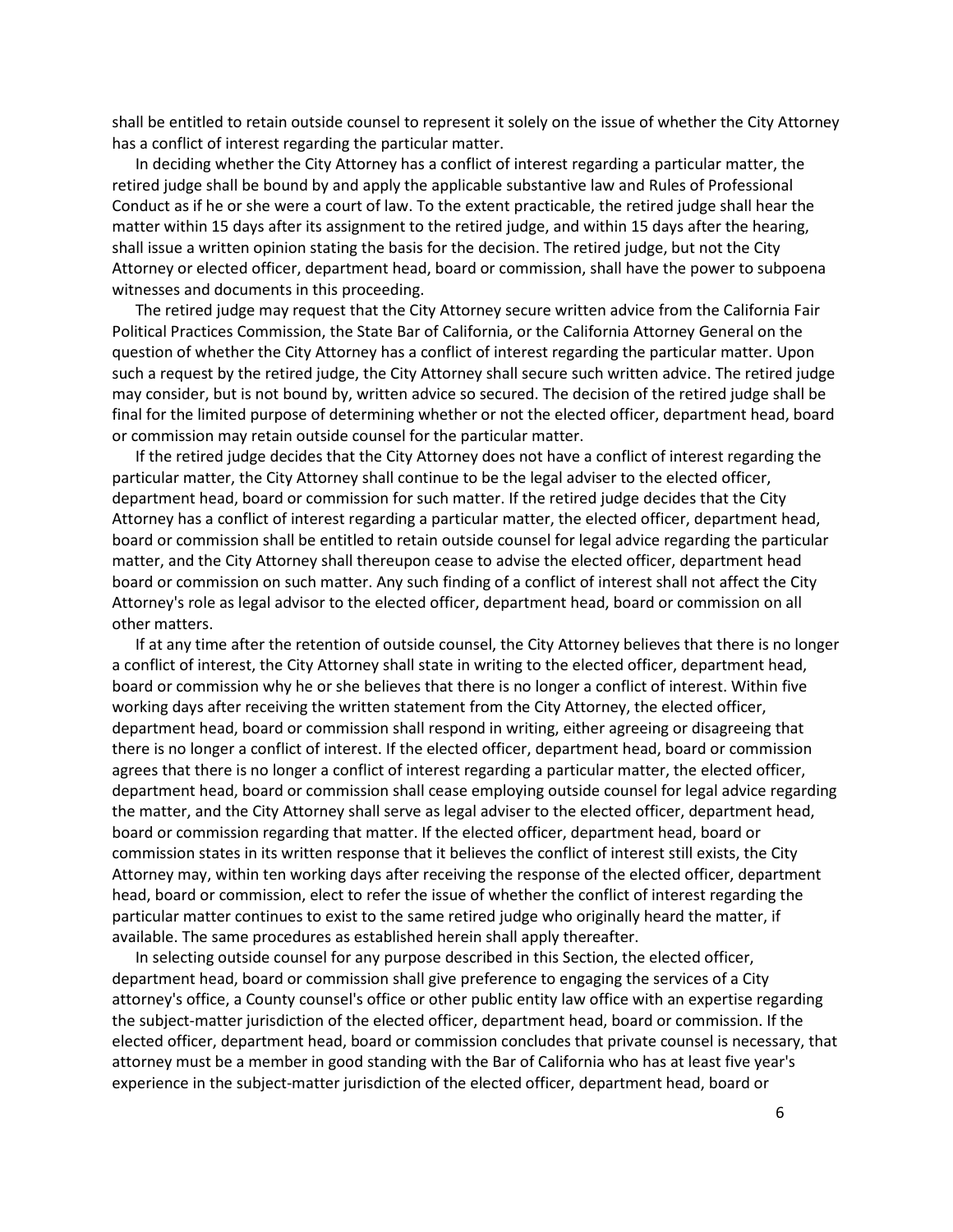commission Any private counsel retained pursuant to this Section shall be subject to the conflict of interest provisions of Section [13.103.5.](http://library.amlegal.com/nxt/gateway.dll?f=jumplink$jumplink_x=Advanced$jumplink_vpc=first$jumplink_xsl=querylink.xsl$jumplink_sel=title;path;content-type;home-title;item-bookmark$jumplink_d=california(charter_sf)$jumplink_q=%5bfield%20folio-destination-name:%2713.103.5%27%5d$jumplink_md=target-id=JD_13.103.5) The cost of any of the services of outside counsel and of the alternative dispute resolution process authorized by this Section shall be paid for by the elected officer, department head, board or commission, subject to the budgetary and fiscal provisions of this Charter.

2. Represent an officer or official of the City and County when directed to do so by the Board of Supervisors, unless the cause of action exists in favor of the City and County against such officer or official;

3. Whenever a cause of action exists in favor of the City and County, commence legal proceedings when such action is within the knowledge of the City Attorney or when directed to do so by the Board of Supervisors, except for the collection of taxes and delinquent revenues, which shall be performed by the attorney for the Tax Collector;

4. Upon request, provide advice or written opinion to any officer, department head or board, commission or other unit of government of the City and County;

5. Make recommendations for or against the settlement or dismissal of legal proceedings to the Board of Supervisors prior to any such settlement or dismissal. Such proceedings shall be settled or dismissed by ordinance and only upon the recommendation of the City Attorney;

6. Approve as to form all surety bonds, contracts and, prior to enactment, all ordinances; and examine and approve title to all real property to be acquired by the City and County;

7. Prepare, review annually and make available to the public a codification of ordinances of the City and County then in effect;

8. Prepare and make available to the public an annual edition of this Charter complete with all of its amendments and legal annotations; and

9. Establish in the Office of the City Attorney a Bureau of Claims Investigation and Administration which shall have the power to investigate, evaluate and settle for the several boards, commissions and departments all claims for money or damages. The Bureau shall also have the power to investigate incidents where the City faces potential civil liability, and to settle demands before they are presented as claims, within dollar limits provided for by ordinance, from a revolving fund to be established for that purpose. The City Attorney shall appoint a chief of the Bureau who shall serve at his or her pleasure. The chief of the Bureau may appoint, subject to confirmation by the City Attorney, investigators who shall serve at the pleasure of the chief.

10. During his or her tenure, not contribute to, solicit contributions to, publicly endorse or urge the endorsement of or otherwise participate in a campaign for a candidate for City elective office, other than himself or herself or of a City ballot measure or be an officer, director or employee of or hold a policy-making position in an organization that makes political endorsements regarding candidates for elective office or City ballot measures.

(Amended November 2001; amended November 2002)

#### **SF Municipal Elections Code SEC. 305.**

### **Rules for Submission of Ordinances and Charter Amendments by the Board of Supervisors.**

(a) When the Board of Supervisors considers whether to submit an ordinance or Charter amendment to the voters, the following rules shall apply:

(1) The Board of Supervisors shall be prohibited from considering or deciding whether to submit an ordinance or Charter amendment to the voters unless, at least 30 days before the date of the first committee hearing concerning the proposed ordinance or Charter amendment, the following materials are delivered to the Clerk of the Board of Supervisors and available for public review: